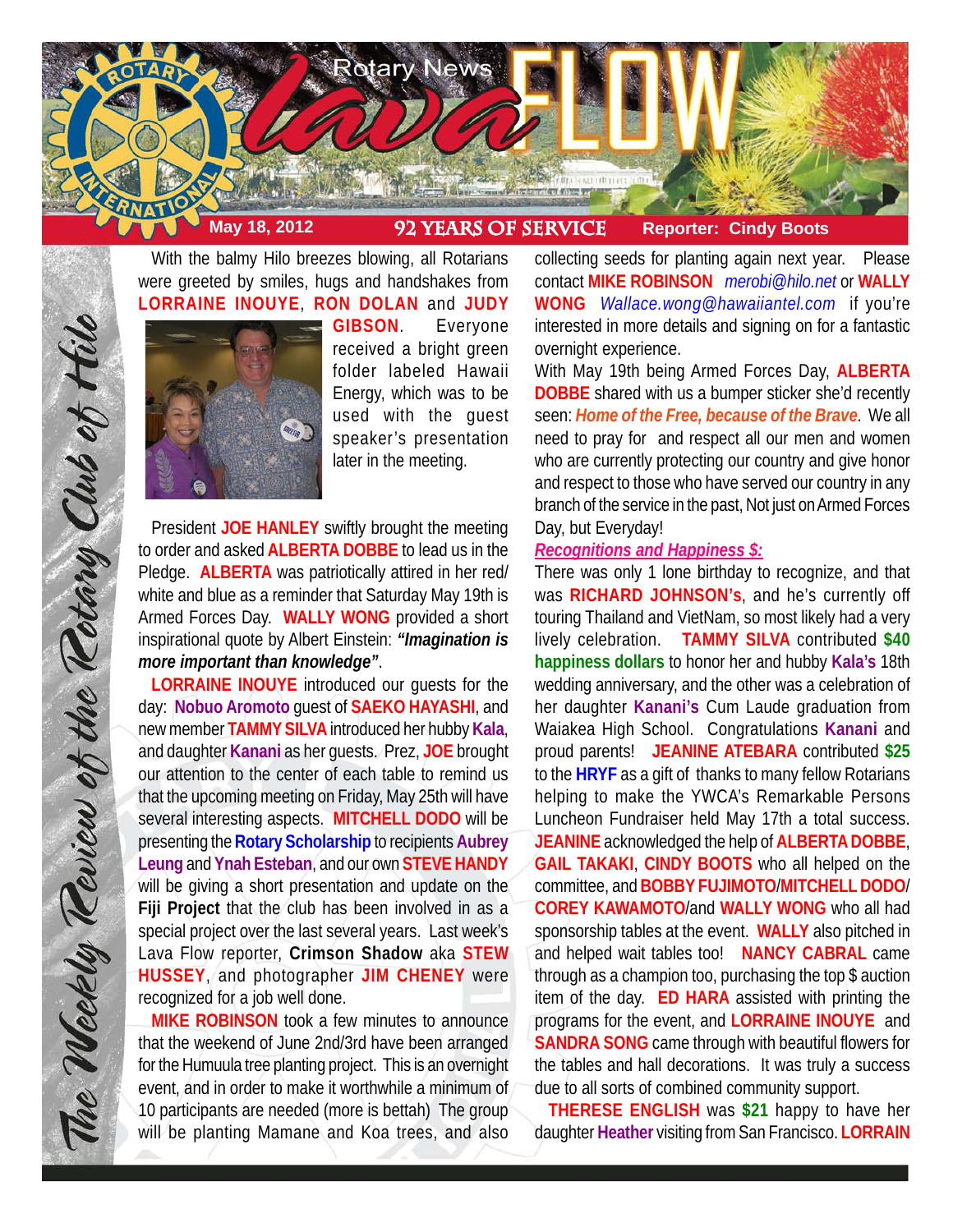#### *Birthdays:*

**Steve Handy** May 2 **Stew Hussey May 2 Richard Johnson** May 16 **Theresa English** May 21 **Ian Birnie** May 28

### *Club Anniversary:*

**Kerry Glass** May 1 **Susan Munro** May 1 **Doug Espejo** May 7 **Mike Robinson** May 21

## *Wedding Anniversary:*

**Toshi & Kahori Aoki** May 1 **Nancy & Al Cabral May 1 Gerard & Kathleen Carter** May 1 **Steve & Shari Handy** May 3 **Tom & Lois Olcott** May 22 **Joe & Diana Hanley Jr.** May 26

#### *Announcements:*

**Fri. May 25 Club Assembly Fri. June 1 Megin Patrick - Project Summer Camp Fri. June 8 Bradda Skibs - "Pakalove" Thurs. June 28 Installation 2012 - 2013 Hilo Yacht Club Fri. June 29 NO Meeting**

|                                                 | <b>Joseph Hanley</b> |
|-------------------------------------------------|----------------------|
|                                                 | <b>Alan Kusunoki</b> |
| Vice President  Alberta Dobbe                   |                      |
| <b>Immediate Past President  Stewart Hussey</b> |                      |
|                                                 |                      |
|                                                 | <b>William Dolan</b> |
| Sergeant-at-Arms                                | <b>Chris Tamm</b>    |
| Director - Club Administration                  | <b>Kerry Glass</b>   |
| Director - Service Projects                     | <b>Mitchell Dodo</b> |
| Director - Rotary Foundations                   | <b>Susan Munro</b>   |
| Director - Membership  James Cheney             |                      |
| Director - Public relations  Robert Hanley      |                      |
| International Service  Steve Yoshida            |                      |
| Community Service                               | <b>Wallace Wong</b>  |
| Vocational Service  John McVickar               |                      |
| New Generations  Rand Mundo                     |                      |
|                                                 |                      |
| The Rotary Foundation  Susan Munro              |                      |
| Hawaii Rotary Youth Foundation  Mitchell Dodo   |                      |

**SHIN** was called on and chipped in **\$20** to fill us in on son **BJ's** new venture on Oahu, a huge new BJ Penn Training Gym that already has 2,000 members signed up. **JOE** added, that **BJ** has certainly helped bring welcome attention for Hawaii to our state, and **JOE** was **\$20** happy that his daughter **Christie** was also graduating.

And now to the Green Folders! **WALLY WONG** introduced guest speaker **Helen**



**Wai**. **Helen** has been a consultant for Hawaii Energy for over 10 years. Hawaii Energy is the

schools, clubs and businesses to teach meeting.energy saving methods. These workshops last 1-1/2 hours, and she's always looking for new outlets to spread the word on energy efficiency that will benefit all of us in the state, and in our pocketbooks too!

If you'd like to have her present a workshop for your company please contact Helen at **itsyourmoney@hawaii.rr.com** or call her at: **808-479-2330** to discuss the details.

**Photos by Jim Cheney** 

In the packet inside the folders are sorts of helpful hints on how to cut down your electrical usage, or at least make it more economical for your budget. Everyone was asked to fill out a short evaluation sheet, and by doing so, each Rotarian received a



states' energy special Advanced PowerStrip which is a conservation \$40 value if bought at your local hardware and efficiency store. The Powerstrip is a surge protector, program. The core mission is to educate, and if used properly can help you save a motivate and incentivize electric utility minimum of \$38/year in your electrical customers to adopt energy conservation usage. **Helen** asked **JOE** and **WALLY** to and efficiency measures to save electric assist her demonstration, and at some point energy and reduce Hawaii's dependence we heard, ..."How many Rotarians does it on imported fuels. **Helen** "enlightened" us take to turn on a light bulb?" In this case, about how we can all reduce our electric for sure it took 2!! **Helen** supplied us all costs in our homes and businesses. Did with many practical tidbits of electrical you know that 1 incandescent bulb information, and was also asked many 100watts burned 24/7 for 1 year would questions from the membership as she cost \$303.00 vs 1 CFL (sqiggly, looks like wrapped up her presentation. It was a very an ice cream cone) would only cost "enlightening" program.**JOE**presented \$48.18? and the newest LED bulb would with an energy efficient Koa pen produced cost just \$41.19/year! Helen conducts by **GERARD CARTER**, and **CINDY** workshops throughout the islands for **BOOTS** led the 4 Way Test to close the